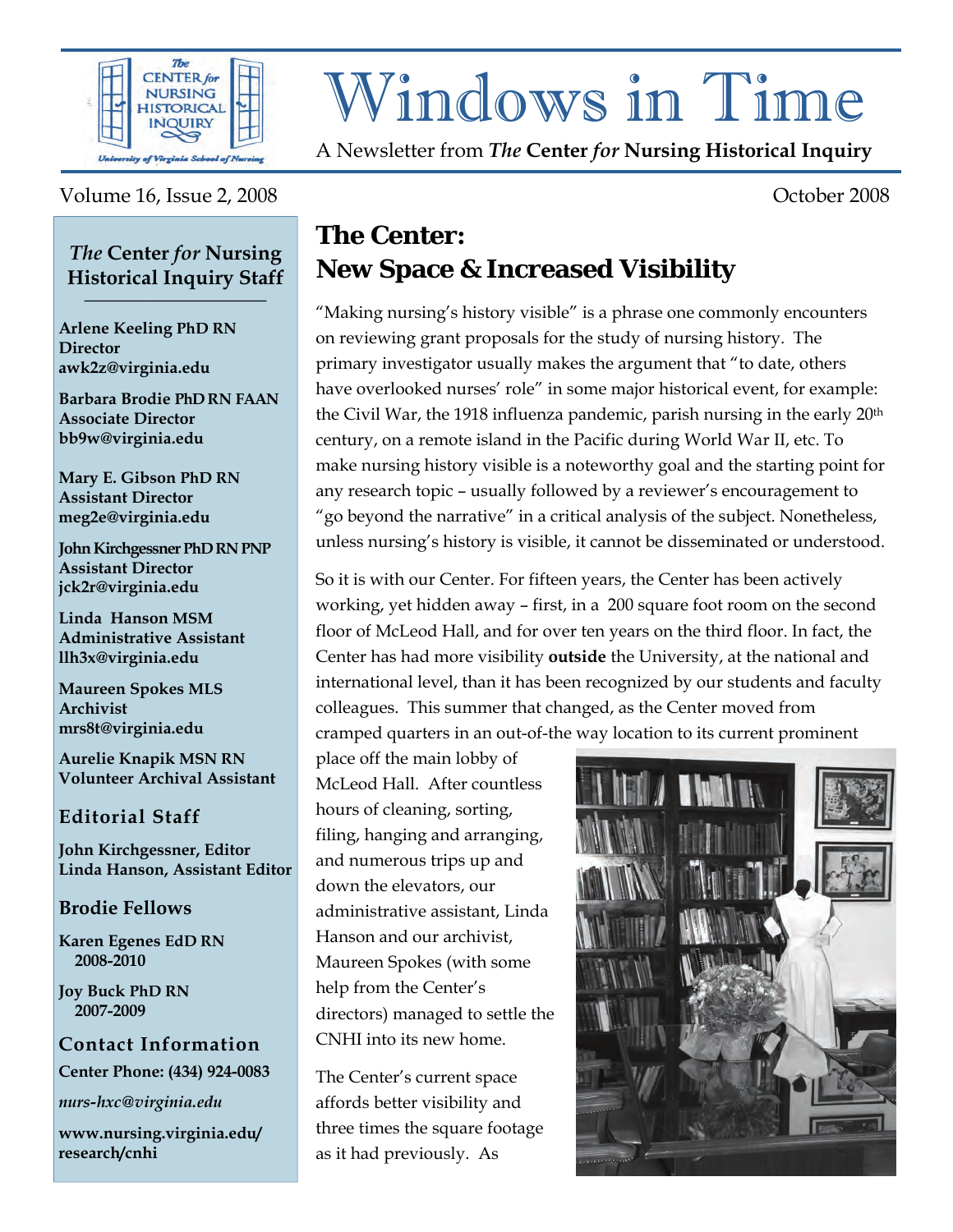

**The Center for Nursing**  $\overline{\textbf{Historical Inquiv}}$ **especially emphasized (CNHI), established at the University of The goals of the Center Virginia in 1991 to include the collection of support historical materials, the promo-scholarship in nursing, tion of scholarship, and is dedicated to the the dissemination of preservation and study historical research of nursing history. findings. The development of advanced clinical nursing practice, and the clinical specialty organizations that represent the various practices, is a major focus of the Center. The goals of the Center include the collection of materials, the promotion of scholarship, and the dissemination of historical research findings.** 

#### *(Continued from page 1)*

students returned this fall, they found the Center's books and collections neatly stored and more accessible in a comfortable, open, well-lit setting. Students now have



computer access to the Center's collections at a separate student/ researcher terminal. The conference room is available for meetings as well as dissertation defenses, and the processing room is well



organized and spacious, with shelving to house numerous collections as they are processed.

Although further renovations to the Center will occur over the next twelve to eighteen months, we finally have achieved the

visibility and sophisticated "Center look" necessary to reflect our standing as one of the primary centers in the United States dedicated to the preservation and dissemination of nursing history. We invite everyone to visit us and look forward to showing you the Center when you come for the first Randolph International Conference in March!



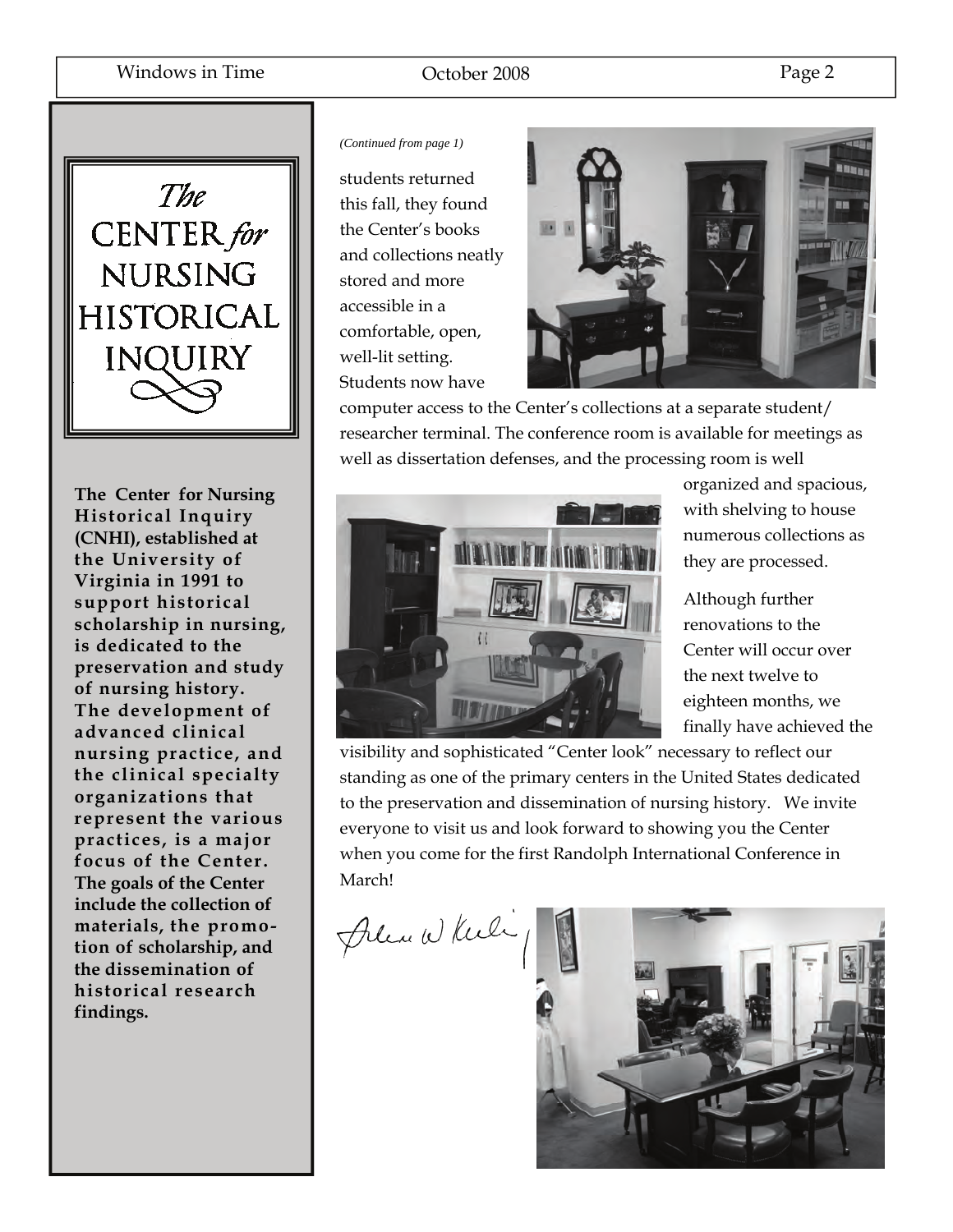## **Center News**

## **2008/09 History Forums**

#### **McLeod Hall Room 5044 12:00-1:00 PM**

## **October 21, 2008**

*Experiences from the 1942 Cocoanut Grove Night Club Disaster* 

Dr. Patricia Connor Ballard, PhD, APRN-BC. Director, Inova Learning Network Fairfax, Va.

## **November 11, 2008**

*In Pursuit of the Great White Plague: The Experience of Tuberculosis Nursing in Chicago, 1915 - 1970*

Karen Egenes, EdD, RN Associate Professor of Nursing, Loyola University of Chicago

## **February 17, 2009**

*"When the City is a Great Field Hospital": Lillian Wald and the Influenza Epidemic in New York City, 1918.* 

Arlene W. Keeling, PhD, RN Director, Center for Nursing Historical Inquiry

## **American Association of Neuroscience Nurses Collection**

On behalf of the University of Virginia School of Nursing Center for Nursing Historical Inquiry, Dr. Arlene W. Keeling accepted the historical papers of the American Association of Neuroscience Nurses (AANN). The March 31, 2008 reception and recognition event took place in Nashville as part of the AANN's annual conference and in celebration of their 40th Anniversary. The AANN papers date back to the establishment of the organization in 1968. The American Association of Neuroscience Nurses (AANN) is committed to the advancement of neuroscience nursing as a specialty through the development and support of nurses as a means of promoting excellence in patient care.

## **Congratulations, Doctoral Candidates!**

Barbara Maling successfully defended her dissertation proposal entitled "Southern Blacks Providing Nursing Care in Virginia during the American Civil War, 1861-1865 ."

Lisa Zerull successfully defended her dissertation proposal entitled "Nursing Out of the Parish: A History of the Baltimore Lutheran Deaconesses, 1890- 1913."

## **— CONGRATULATIONS — DR. ANNE ZSCHOCHE COCKERHAM**

Congratulations to Anne Cockerham who successfully defended her dissertation "A Mission for Mothers: Nurse-Midwifery and the Society of Catholic Medical Missionaries in Santa Fe, New Mexico, 1943-1969" on September 12, 2008. Anne's research, based on data from archives in New Mexico and in the Sisters of Catholic Medical Missionaries in New York, is an interesting study of the obstetrical care the sisters gave to the poor Spanish American families in Santa Fe. Dr. Cockerham is currently employed as a faculty member of Shenandoah University, where she teaches maternal-child nursing, and as a nurse midwife.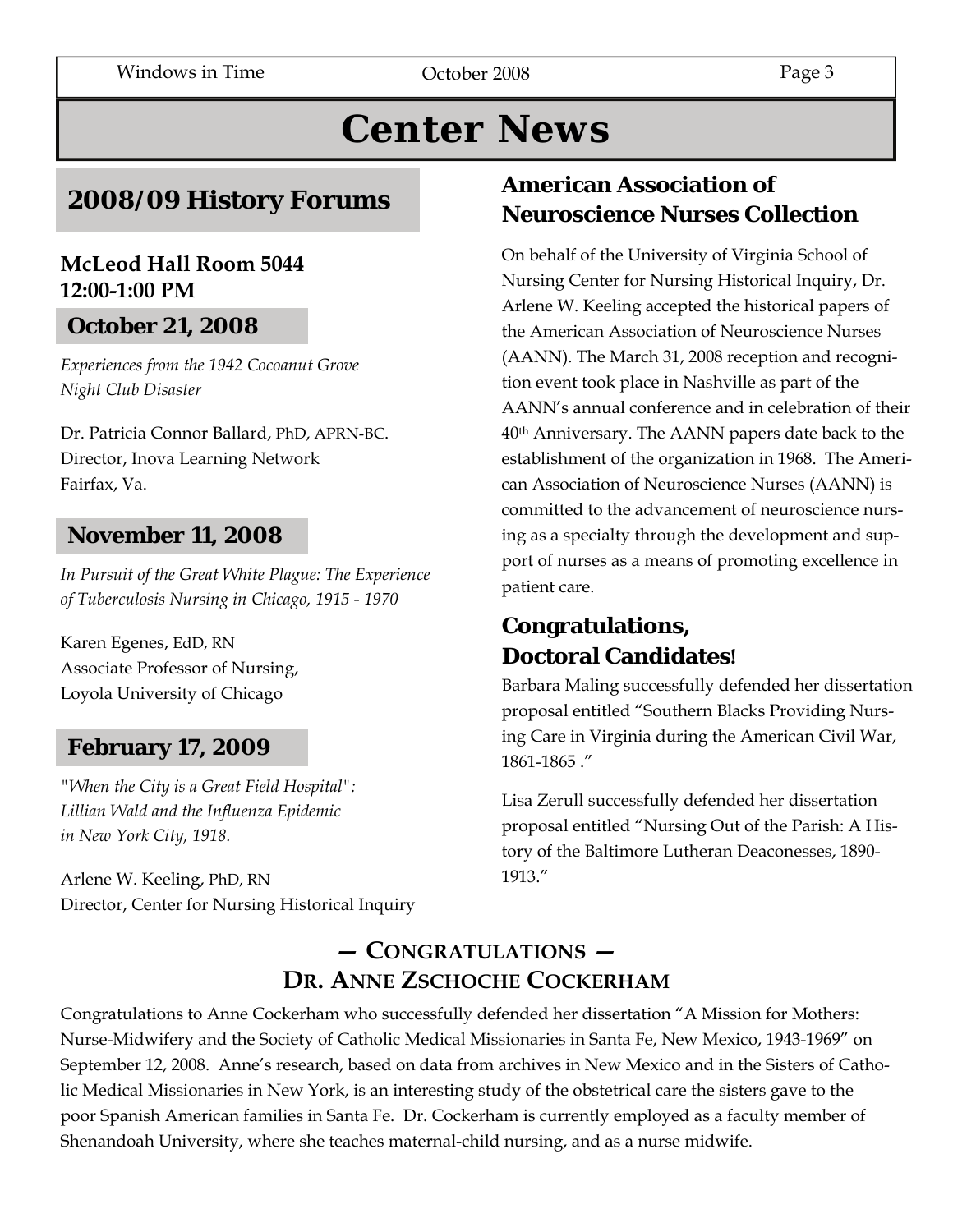## **Center News**

#### **Staff Presentations & Publications:**

**Brodie, B.** Book Review [Silber, Nina. *Daughters of the Union: Northern Women Fight the Civil War.* Cambridge, MA: Harvard University Press, 2005], Nursing History Review, 16, 2008. 241-242.

**Brodie, B. "**In Memoriam: Vern Bullough 1928-2006." Nursing History Review, 16, 2008. 215-216.

**Brodie, B.** (Sept, 2008) "From Nursery Maids to Professional Pediatric Nurse Clinicians, Practitioners and Researchers." Keynote Address, American Association for the History of Nursing Conference, Philadelphia, PA. (AAHN Conference).

**Gibson, M.** (Sept, 2008) " 'In His Name': Norfolk's City Union of the King's Daughters, Virginia's First Program of Visiting Nursing." AAHN Conference.

**Keeling, A.** (2008). Book Review [Mame Warren, Ed. "*Our Shared Legacy: Nursing Education at Johns Hopkins Hospital 1889-2006.* Baltimore: The Johns Hopkins University Press, 2006]. *The Journal of the History of Medicine and Allied Sciences.* 63, 279-281.

**Keeling, A.** (2008). "A Brief History of Advanced Practice Nursing in the United States." In Hamric, AB., Spross, JA, and Hanson, CM., *Advanced Nursing Practice, 4th edition.* Philadelphia, Saunders Publishing. p. 1-56.

**Keeling, A.** (Feb, 2008). " 'Splendid cooperation and almost perfect coordination': Physicians, Nurses, the United States Public Health Service, and the American Red Cross during the Influenza pandemic, 1918-19." The Southern Association for the History of Medicine and Science, Gainesville, FL.

**Keeling, A.** (March, 2008). "The Voice of Nursing in the 20th Century," National Institute of Health Research Roundtable, invited presentation.

**Keeling, A.** (March, 2008). " 'The Ghetto was a Hotbed of Influenza and Pneumonia': District Nursing during the Influenza Epidemic, 1918-19. The Institute for the History of Medicine of the Robert Bosch foundation, Stuttgart, Germany.

**Keeling, A**. (April, 2008). " 'In direct violation of all public health ethics': Field Nursing among the Navajo, 1925-1955." Member of invited panel, Siegrist Society. The American Association for the History of Medicine, Rochester, NY.

**Keeling, A**. (June, 2008). "Crossing Borders: The Influenza Pandemic of 1918 and the American Nursing Response." Canadian Association for the History of Nursing/ACHN International Nursing History Conference, University of Toronto, Canada.

**Kirchgessner, J**. (March, 2008) "Nurses as Income Generators: A Financial Reappraisal of Nursing Services at the University of Virginia Hospital, 1945-1965." The Institute for the History of Medicine of the Robert Bosch foundation, Stuttgart, Germany.

### **Student Presentations, Posters, & Publications:**

**Borden, C.** (Sept, 2008) Poster: " 'A Difficult task with Pitiable Results': Early Burn Treatment, 1900-1939." American Association of the History of Nursing Conference (AAHN Conference).

**Cockerham, A. Z**. (Sept, 2008) "How Best to Improve Maternal Health in Santa Fe? The Intersection of Catholic Nurse-Midwives and a Margaret Sanger Clinic, 1937-1968." AAHN Conference.

**Gleason-Morgan, D**. (June, 2008) "Insulin is 'unspeakably wonderful': Nursing Care of Children with Diabetes, 1920-1930*."* Canadian Association for the History of Nursing/ACHN International Nursing History Conference, Toronto, Canada.

**Gleason-Morgan, D.** (Sept, 2008) " 'The Most Wonderful Case of Diabetes': Nursing Care of Children With Diabetes, 1920-1930." AAHN Conference.

**Zerull, LM,** Near, K. (May, 2008) "Connecting Congregations: Access to Online Health Information for Parish Nurses in Virginia." U.Va. School of Nursing, Charlottesville, VA.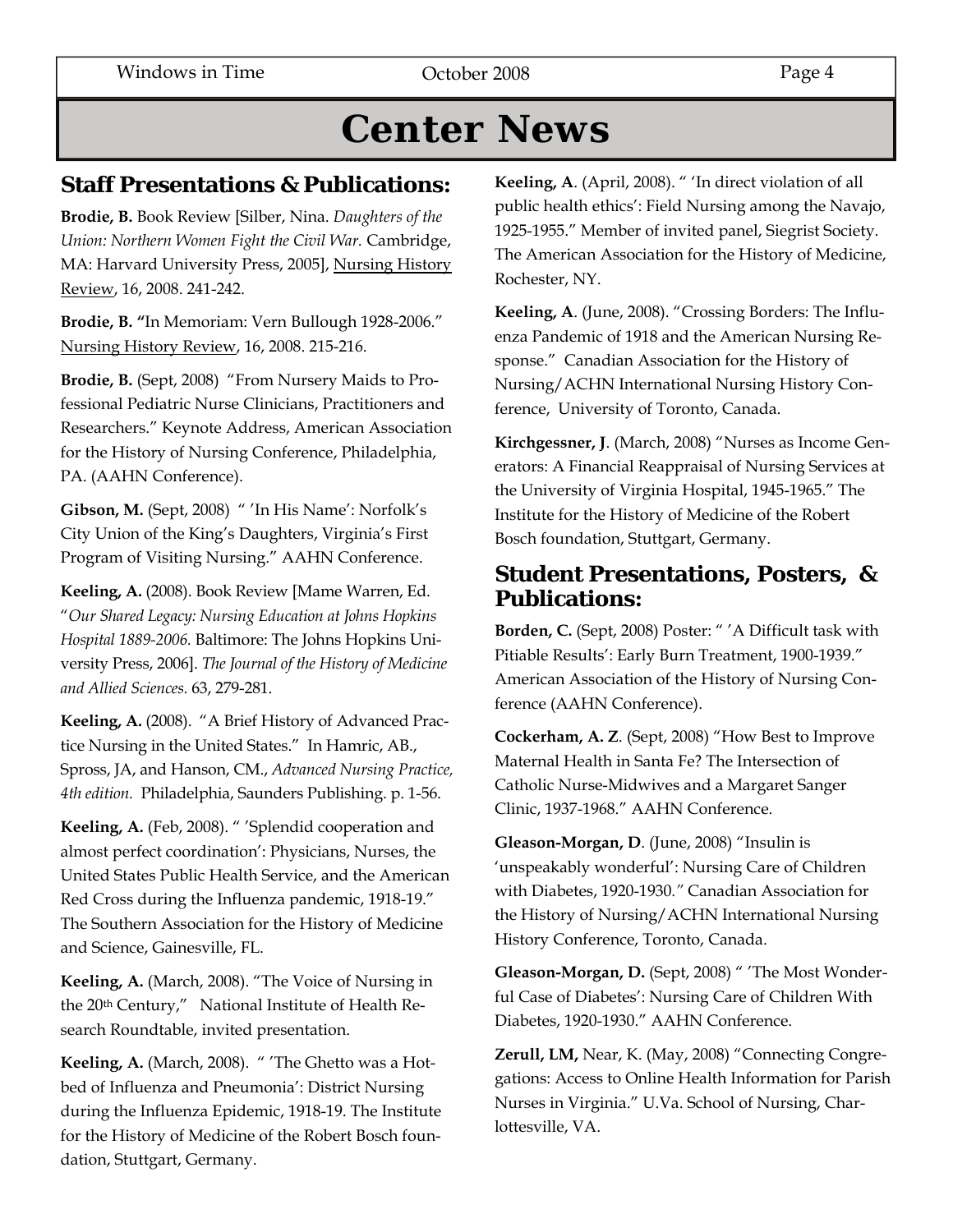## **Center News**

### **In Memoriam**: **Mary Elizabeth Carnegie, DPA, RN, FAAN**

#### **April 19, 1916 – February 20, 2008**

Mary Elizabeth Carnegie, known for her leadership within the nursing profession, died earlier this year at the age of 91. Dr. Carnegie was a prolific writer and lecturer throughout her long career. As a nursing history scholar, she brought to life the contribu-

tions that African American nurses made to the nursing profession. Dr. Carnegie was honored as a recipient of the CNHI's Agnes Dillon Randolph Award in 1995 for her contributions to nursing history.



## **The Agnes Dillon Randolph Inaugural International Nursing History Conference**

## *Historical Roads Traveled, New Paths to Explore*

The U.Va. School of Nursing Center for Nursing Historical Inquiry Charlottesville, VA

March 20-21, 2009

Keynote Speaker: Joan Lynaugh, PhD, RN, FAAN, Professor Emerita, University of Pennsylvania School of Nursing

In recognition of the growing diversity and quality of the nursing scholarship appearing across the world, The Center for Nursing Historical Inquiry is inaugurating the Agnes Dillon Randolph International Nursing History Conference.

**Call for Abstracts** and additional information:

www.nursing.virginia.edu/Research/CNHI/Events

## **BARBARA BRODIE NURSING HISTORY FELLOW 2009**

*The Center for Nursing Historical Inquiry Barbara Brodie Nursing History Fellowship*, a postdoctoral award, is open to nurses engaged in historical scholarship that advances the field of nursing history. Applications for the \$3000 award are due November 15, 2008, and the recipient will be announced in December, 2008. The selected Barbara Brodie Nursing History Fellow will present a paper from their research in the Center's History Forum series.

Selection of the fellow will be based on the scholarly quality of the investigator's project including: the clarity of the project's purpose, its rationale and significance, the rigor of its methodology and questions posed, and its potential contributions to the field of nursing.

The application and a curriculum vitae should be sent to Dr. Arlene Keeling, Director, Center for Nursing Historical Inquiry, University of Virginia School of Nursing, PO Box 800782, McLeod Hall, Charlottesville, Virginia 22908. Applications are available on the Center's Web site, at:

**www.nursing.virginia.edu/Research/cnhi/fellowship**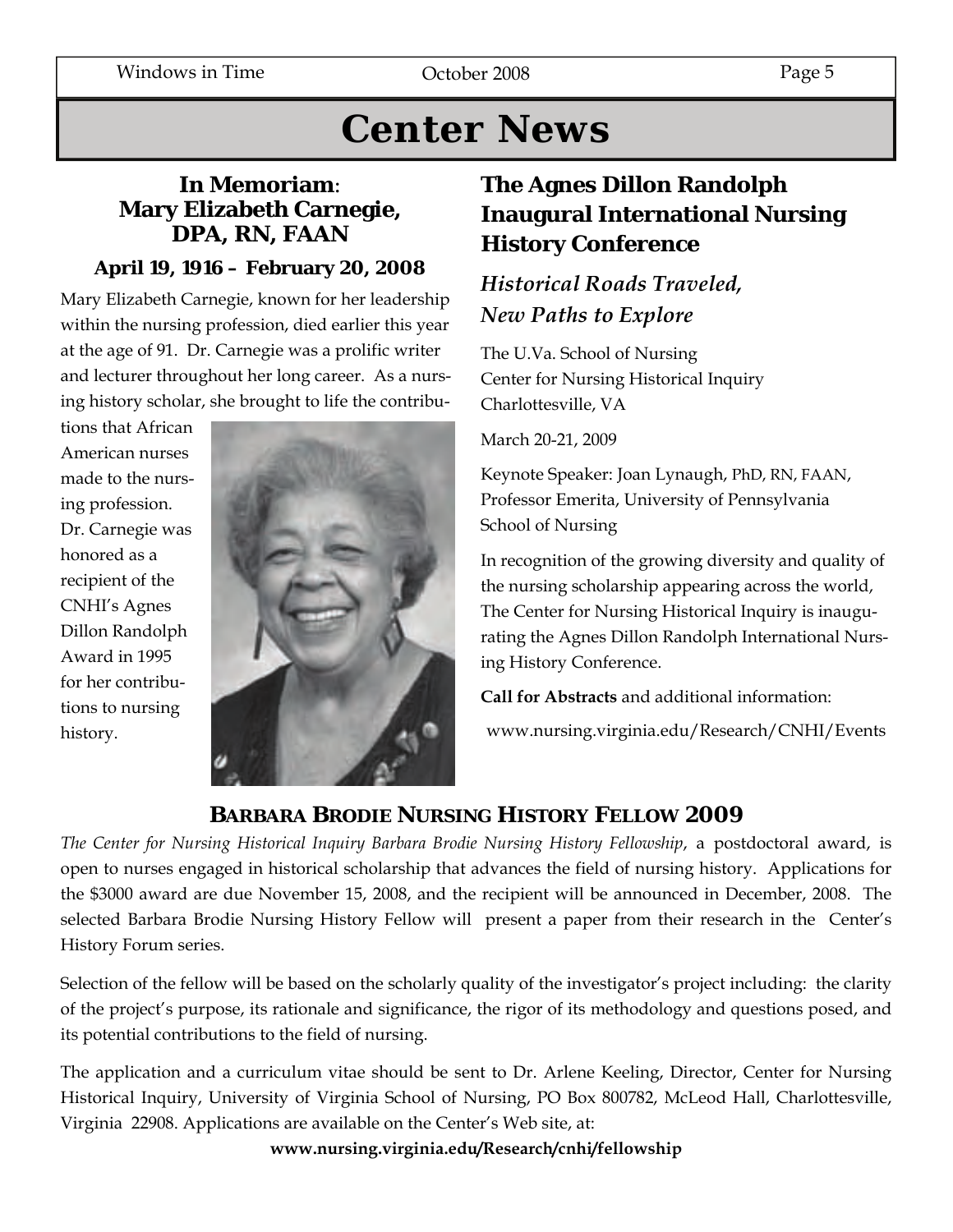#### **International Conference on Nursing History**

In March, Drs. Keeling and Kirchgessner participated in the Second International Conference on Nursing History sponsored by the Institute for the History of Medicine of the Robert Bosch Foundation. The conference's primary theme was nurses' work and was held in Stuttgart, Germany, March 12-14. Historians from Austria, Germany, Great Britain, Norway, the United States, and Switzerland participated. Dr. Keeling presented her research findings on the influenza pandemic of 1918 entitled: *"The Ghetto was a hotbed of influenza and pneumonia": district nursing during the influenza epidemic, 1918-1919.* Dr. Kirchgessner's presentation, entitled *Nurses as Income Generators: A Financial Reappraisal of Nursing Services at the University of Virginia Hospital, 1945-1965,* focused on income generation by hospital nursing services during the post-World War II era.



#### **Center Acquisitions**

- Lorraine Bowers Albrecht U.Va. School of Nursing (SON) 1951 Scrapbook.
- JoAnn Beman U.Va. School of Medicine Class of 1958 memorabilia.

Bob Bixler – DVD.

Kae E. Brown – 1951-1953 U.Va. nursing arts book.

Karen Donckers Doherty – Class of 1963 photos.

Leah Fechtmann – B-D Yale syringe outfit.

Janet Garrison – uniform buttons.

Barbara A. Graham – nursing books.

Florence Hauser – operating room photos.

Peggy Hutchinson -- nursing textbooks.

Catherine Kane – psychiatric nursing text.

Arlene Keeling – nursing books.

Muriel H. Koeller – nursing texts and uniform.

Jeannette Lancaster – personal papers and nursing administration texts.

Mary Faber Masloff – U.Va. SON 1957-58 student handbook, 1901 nursing textbook.

- Beth Merwin nursing research book.
- Robin Morris Florence Nightingale drawing.

Barbara Parker – nursing and women's health books.

V. Andrea Parodi – DVD of Navy Nurse Corps history.

Frances Marshall Purcell – public health nursing caps and pin.

Beverley Beachum Smith – U.Va. SON Diploma Class of 1963 photos and class notes.

- Ann Taylor immunology texts and lab equipment.
- Sue Childers Taylor Student uniforms and official laundry bag issued June, 1966.
- Agnes M. Walker papers and memorabilia related to the American Association of Neuroscience Nurses collection.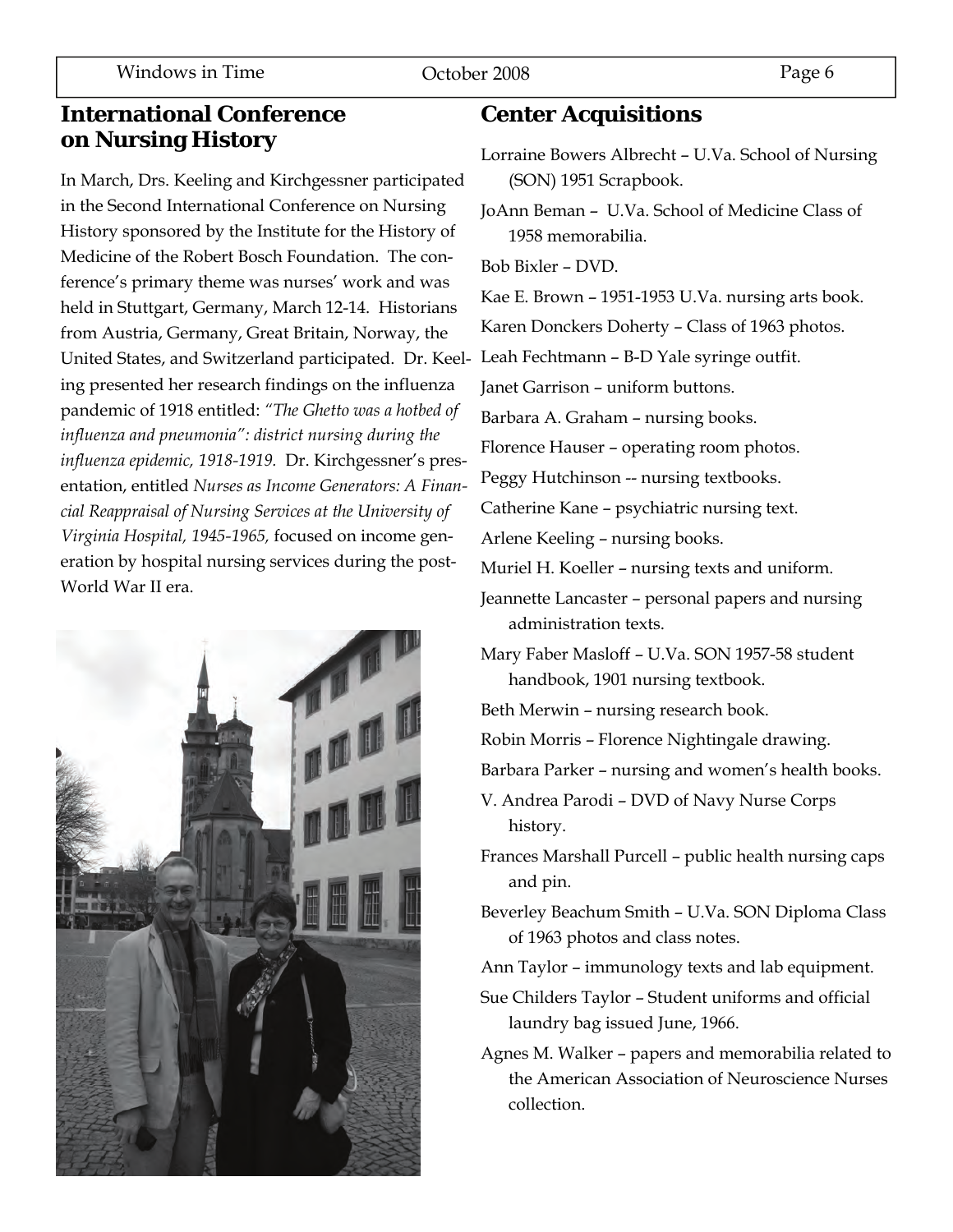## **A "Cure" for the Privileged: The Impact of Insulin on Nursing Care of Children with Diabetes**

## **Deborah Gleason-Morgan, RN, MSN, CPNP dlg7b@virginia.edu**

#### **Introduction**

Diabetes has been known to exist since antiquity but it wasn't until the second century A.D. that a Greek physician, Aretaeus, noted that "Diabetes is a mysterious disease . . . [in which] the flesh and limbs melt into the urine." The term 'diabetes' is from the Greek word for 'siphon', and it describes the continuous flow of fluids and food in and out of a diabetic's body that leaves him constantly thirsty, copiously voiding urine and severely emaciated. In 1674, English physician Thomas Willis noted that the urine of diabetics possessed a sweetness, like honey or sugar. Unclear as to how they should treat the disease, physicians prescribed a variety of diets that restricted the patients' intake of proteins, carbohydrates and fats and left them in a semistarved state of health. These diets helped prolong the diabetics' lives, but within a short period of time they would die either in a coma, from a severe infection or from starvation. Unfortunately, most diabetics died within 3- 6 years.<sup>1</sup>

#### **Diabetes Care in the 1900s**

By the early-20th century, physicians had learned much more about human physiology, especially metabolism, and they were able to offer better treatment for diabetes which was now considered a chronic condition. Dr. Elliott Joslin, a Boston diabetes physician of the era, illustrates medicine's changing attitude toward the disease:

It is perfectly true that diabetes is a chronic disease, but unlike rheumatism and cancer, it is painless; unlike tuberculosis, it is clean and not contagious, and in contrast to many diseases of the skin, it is not unsightly. Moreover, it is susceptible to treatment, and the downward course of a patient can usually be checked. Treatment, however, is by diet and not by drugs, and the patients who know the most, conditions being equal, can live the longest."2

Prior to the discovery of insulin, diabetic children rarely survived more than 3 years. As a result, little was written specifically about their care in the early 1900s. The following passage from an early textbook illustrates just how little was known about caring for children with diabetes.

In former years these cases were regarded as practically hopeless. With early recognition and very strict treatment many of the cases in early life do surprisingly well, and some undoubted cures have taken place, although . . . the outlook is still very gloomy. The diet is along the same line as adults, and fasting may be conducted along the same lines and with much less difficulty than would be anticipated. Children are very prone to acidosis and require special care on this account. The nurse in charge of a case of diabetes in a child should learn how to test urine for diacetic acid with the ferric chloride solution and to recognize the odor of acetone which occurs in the breath. Any unusual drowsiness or sluggishness should lead to an immediate examination of the urine and the physician can be notified in case of acidosis or any doubt of it. Diabetic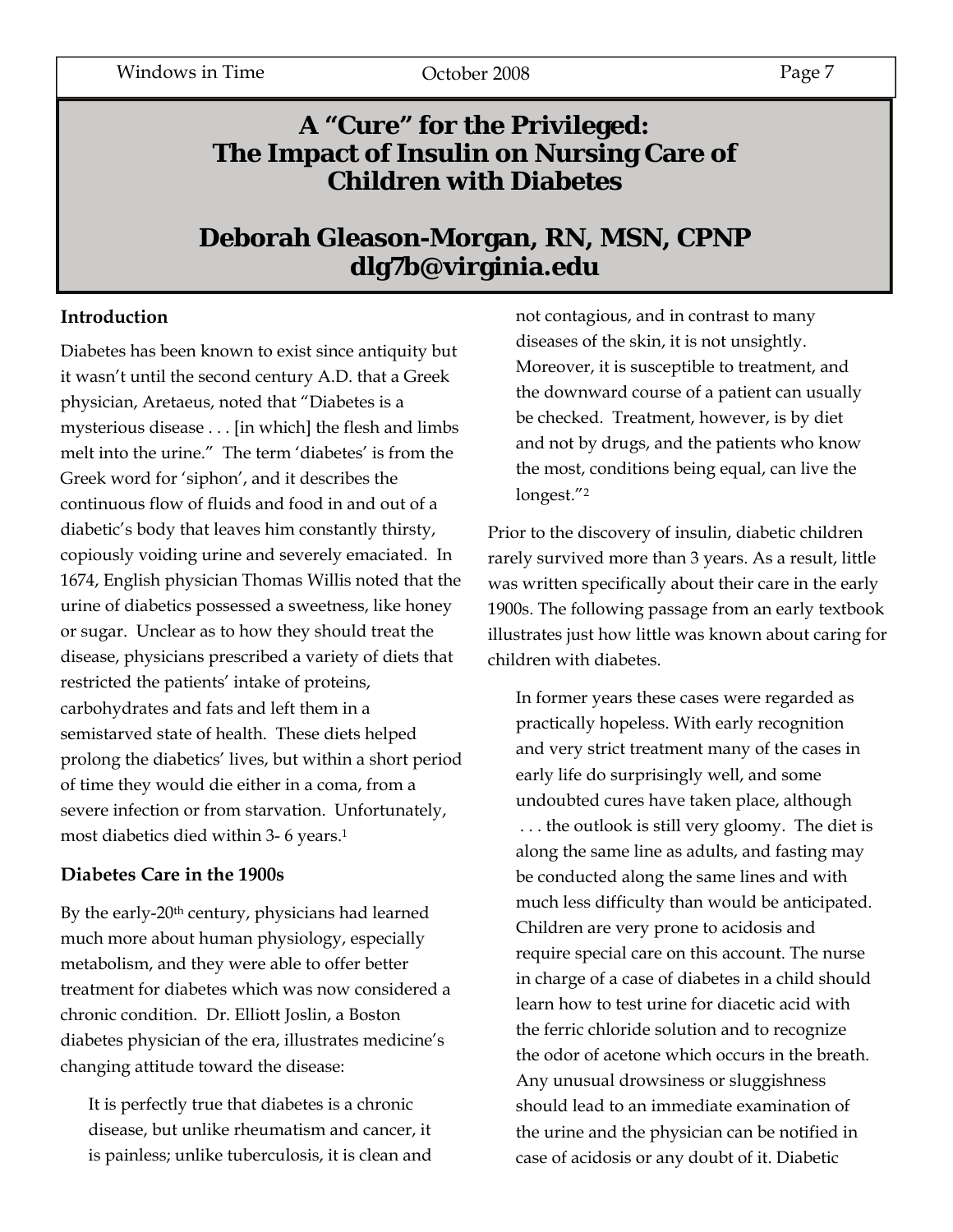children are exercised much the same as adults.3

During this time, nutrition and fresh air were the treatments of choice, and the daily measuring of the child's urine for glucose levels became a way of life for them. The child's diet, however, was the true focus of diabetes management. Each child's diet was carefully prescribed by the physician, based on the amount of glucose in the urine. The strict monitoring of carbohydrates, fats, and proteins became the only way to prolong their lives. These restrictive diets, however, often resulted in extremely emaciated children who were plagued by chronic fatigue and were at risk of numerous complications.

Nursing played a role in the management of diabetes both before and after the discovery of insulin. Nurses carefully carried out the physicians' orders, documenting results of urine testing, assessing the patients, and educating the family. The following illustrates the importance of nursing care to patients and their families:

The nurse should bear in mind several things when she is dealing with diabetes. . . . She should supplement the efforts of the physician to secure the complete cooperation of the patient. The success of modern treatment of diabetes can be very largely measured by the strictness with which the diet and other regulations are carried out, especially in the early part of the disease, or otherwise irreparable injury may be done and the case prove rapidly hopeless or fatal. If the patient is under the care of a physician who understands the study of metabolism of a diabetic patient the nurse's notes will be of primary importance and these will include a record of the foods taken and actually consumed at the different meals, and the diet sheets much in use contain simple directions, so that the nurse can figure out the food values of what has been taken, so that the physician can see the exact amounts of fat, carbohydrate, and protein that have been consumed, through which can be figured the total caloric value of the foods, and from the protein the approximate amount of nitrogen ingested. The notes [should] also include the record of the amount of urine passed.4

In his book, *Bittersweet: Diabetes, Insulin, and the Transformation of Illness,* pediatrician and historian Chris Feudtner discusses the effects of insulin on the lives of diabetic children.5 To illustrate the lives of children before and after the discovery of insulin, he introduces Elizabeth Hughes, a young girl who was diagnosed with diabetes in 1919 and was one of the first children to receive insulin. She was privileged to be under the care of physicians knowledgeable in diabetes and to have a private, live-in nurse who closely monitored her diabetes care.

#### **Elizabeth Evans Hughes**

Elizabeth Evans Hughes, diagnosed with diabetes at age 11, was the daughter of prominent Washington, D.C. attorney Charles Evans Hughes. Mr. Hughes subsequently became the Secretary of State in 1920,

and the Chief Justice of the United States in 1930. Elizabeth was initially treated by Dr. Frederick Allen in New Jersey and was maintained on a very strict diet. At diagnosis she was a mere 75 pounds. Two years later, her



weight had **Elizabeth Evans Hughes**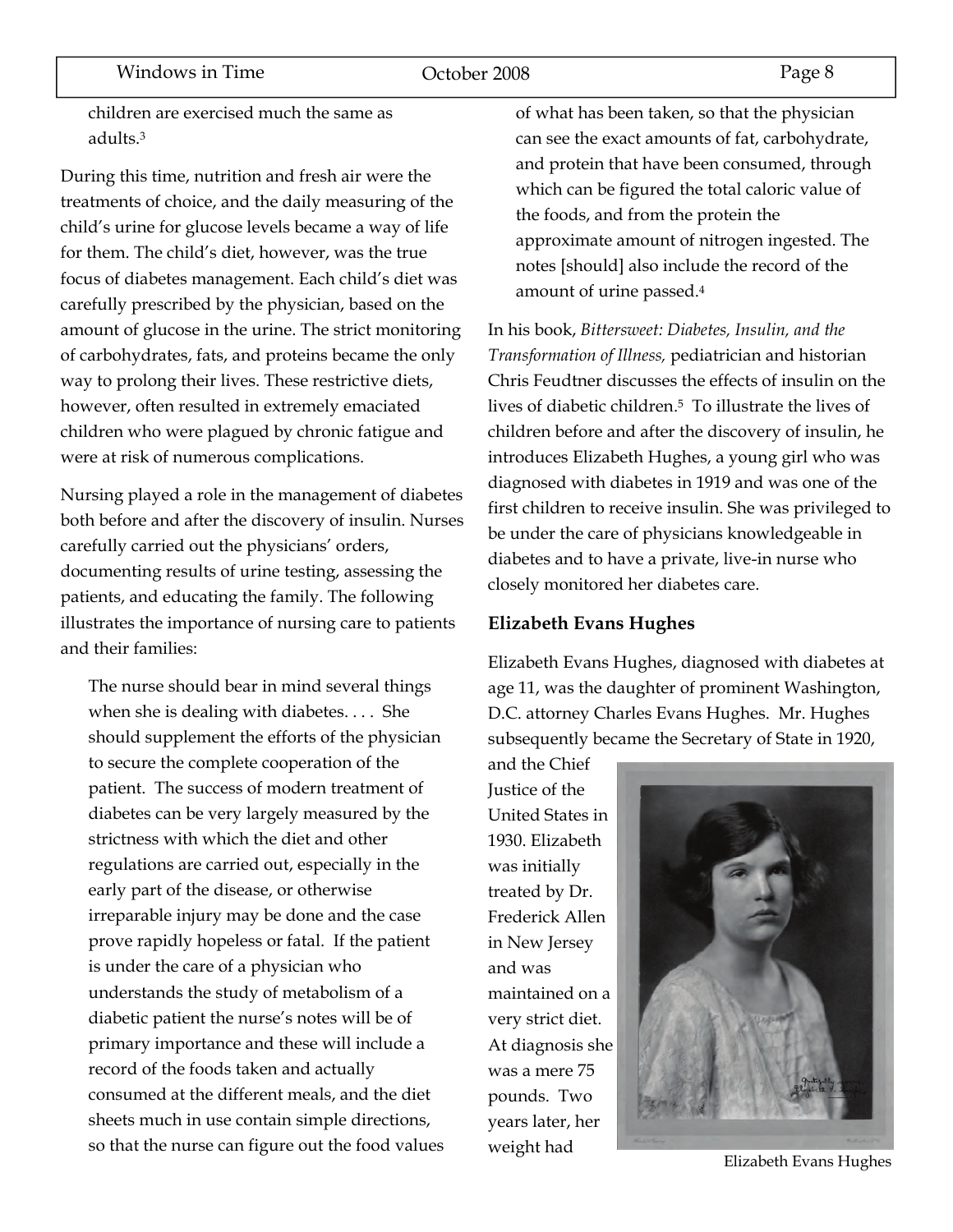fallen to 52 pounds, and her life had become more restricted and centered around nutrition, fasts, urine testing, rest, and exercise.

Elizabeth and her family struggled with her diet. The amount and type of food that she could eat was regulated based on her health and the amount of sugar found in her urine. In a letter to her mother from the Adirondack Mountains, she stated:

I'm doing just what I'm expected to do  $\dots$  as you can see, an out-of-door life and it's already doing me good. I do feel so well here, and my diet seems to be going finely now, and we are slowly increasing my carbohydrate . . . I'm actually on 12 grams today and I haven't been on that for ages, you know!6

Shortly after Elizabeth's diagnosis, the Hughes employed Blanche Burgess, a "trained" diabetes nurse. Burgess lived with the family for several years, during which time she carefully managed Elizabeth's diet and ensured the appropriate amounts of exercise and rest. Burgess even accompanied Elizabeth to Upstate New York to escape the heat of the summer and to Bermuda during the cold winter.

During the summer of 1921, as Elizabeth struggled with her diet and weight, researchers in Toronto, Canada were focusing their efforts on a promising new treatment of diabetes, insulin. Officially discovered in 1922 and originally known as pancreatic extract, insulin was so effective that it was quickly labeled by many as a "cure" for diabetes.

In August 1922, with presumed assistance from Dr. Allen, Elizabeth's mother and a family friend, Dr. Lewellys Barker, convinced the Toronto researchers to allow Elizabeth to receive insulin.7 Once on insulin, Elizabeth's life changed dramatically. Although her diet continued to be an important part of her care, the insulin dose , timing, and her carbohydrates became its focus . She was able to eat

more, gained weight and had more energy. A short time after beginning insulin, Elizabeth wrote to her mother:

As you know I am simply bursting to see you and can hardly wait for you to actually see with your own eyes what I'm eating nowadays, for if you didn't I declare you'd think it was a fairy tale. I know you will hardly know me as your weak, thin daughter, for I look entirely different everybody says, and I can even see it myself. … I have gained a little over ten pounds weighing  $60\frac{1}{2}$  in my skin, and when I arrived I weighed just 49  $lbs.8$ 

Blanche Burgess lived with and cared for Elizabeth in Toronto during her early insulin treatment. She was instrumental in teaching Elizabeth how to care for herself, and prior to leaving Canada, Elizabeth was able to administer her own insulin, test her urine and monitor her diet. In December, 1922 Burgess returned to Washington, DC, with a healthy Elizabeth. After returning to Washington, and despite pleas from the Hughes family to stay, Burgess resigned her position to marry. It was Burgess' excellent care and teaching that provided Elizabeth with the skills to manage her diabetes and convinced her family that the hiring of another private nurse was unnecessary.

Other children who received insulin soon after its discovery were from families with similar backgrounds to the Hughes'. Teddy Ryder, a 5 year old from New Jersey whose father was an engineer, was in Toronto at the same time as Elizabeth.9 Another child, James Havens, whose father was an executive for Eastman Kodak, was the first child to receive insulin in the United States.10 His insulin had been "secretly smuggled across the border between Canada and the United States. . . ."11 These children shared the privilege of receiving insulin and diabetic care.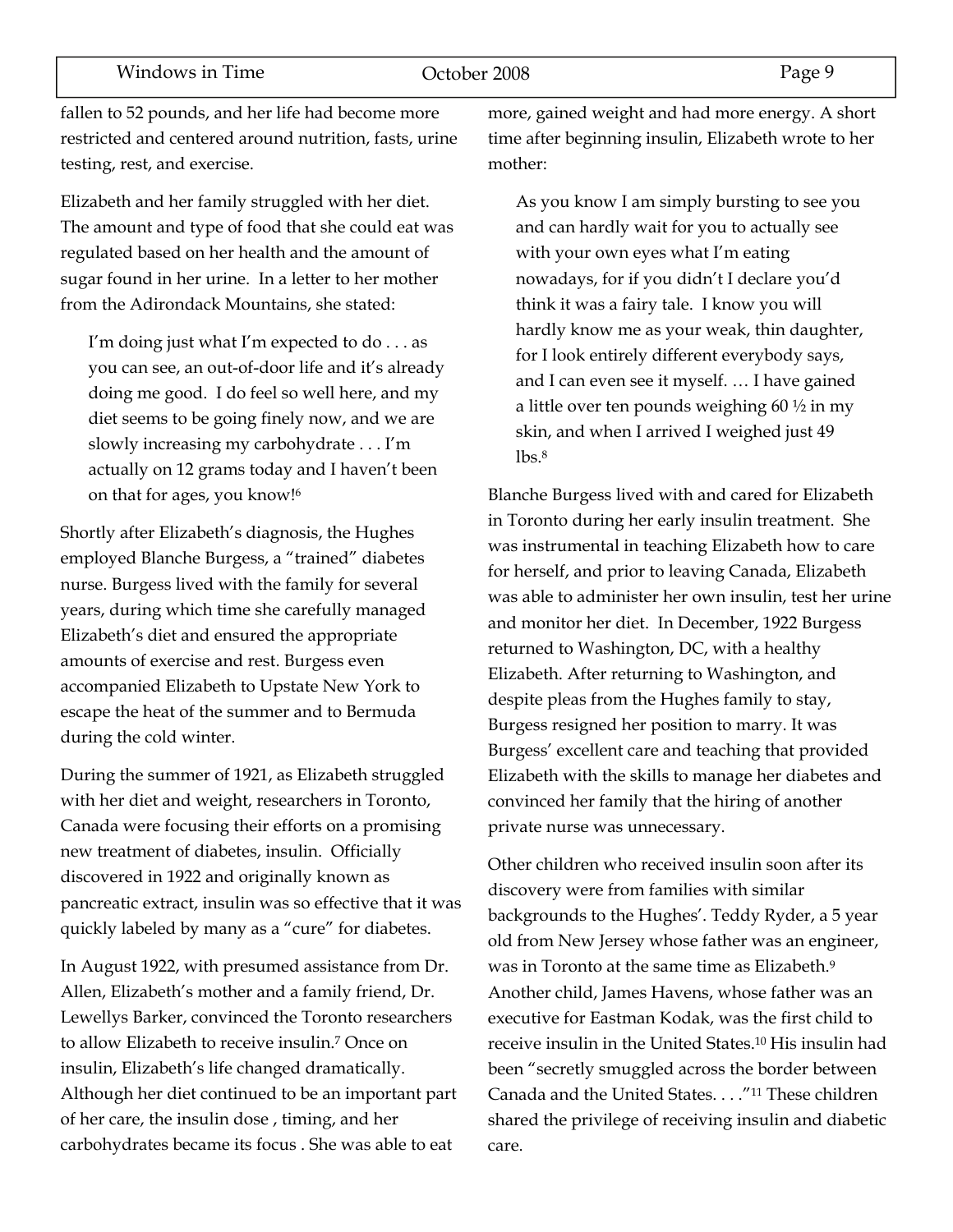#### Windows in Time **C**ortober 2008 Page 10

Noweady

ulin Squ

Nurses continued to play an important role in the care of children with diabetes even after insulin was discovered. The families who had the resources to employ private duty nurses for long periods of time continued to rely heavily upon them to manage their child's care and to teach the child how to handle some of their own care. Families without private nurses learned to care for

their diabetic child by going to classes held at local hospitals or, later (1927), by using a "wandering diabetes nurse" who worked closely with diabetic physicians.12 In most cases, the children who received insulin soon after its discovery lived longer, had more energy and gained more weight than those who did not receive the medicine. Nurses played a very large part in the care, education, and training of the families

and children with diabetes.

#### **Conclusion**

As a result of receiving both insulin and excellent medical and nursing care, Elizabeth Hughes lived a long and productive life. She graduated from college, married, had three children, and died in 1981 after living almost 60 years with diabetes. James Havens married in 1927, had two children, worked as an artist, and lived until the age of 59 when he

succumbed to cancer.13 Teddy Ryder lived over 70 years on insulin.14 The lives of Elizabeth Hughes and her contemporaries suggest that children whose families had the education, knowledge, and foresight, as well as the social or economic status to acquire insulin soon after its discovery were better able to manage their diabetes and live long and productive lives.

> NSULIN, for the treatment of diabetes mellitus, as discovered by Banting and Best of the University of Toronto, Canada, is now available in the form of INSULIN SQUIBB.

> This product of the Squibb Laboratories is manufactured under license of the Governors of the University of Toronto and every lot of Insulin Squibb meets the requirements of the Insulin Committee of the University of Toronto before it is marketed. INSULIN SQUIBB has been accepted by the Council on Pharmacy and Chemistry of the American Medical Association.

INSULIN SQUIBB is supplied in 5-Cc. vials, in two strengths:

50 Units (10 units per Cc.)-BLUE Label<br>100 Units (20 units per Cc.)-YELLOW Label 200 Units (40 units per Cc.)-RED Label

Complete Information Upon Request

E.R. SQUIBB & SONS, NEW YORK

## **INSULIN SQUIBB**

Boston Medical and Surgical Journal, February, 1925, courtesy the U.Va. Claude Moore Health Sciences Library Historical Collections.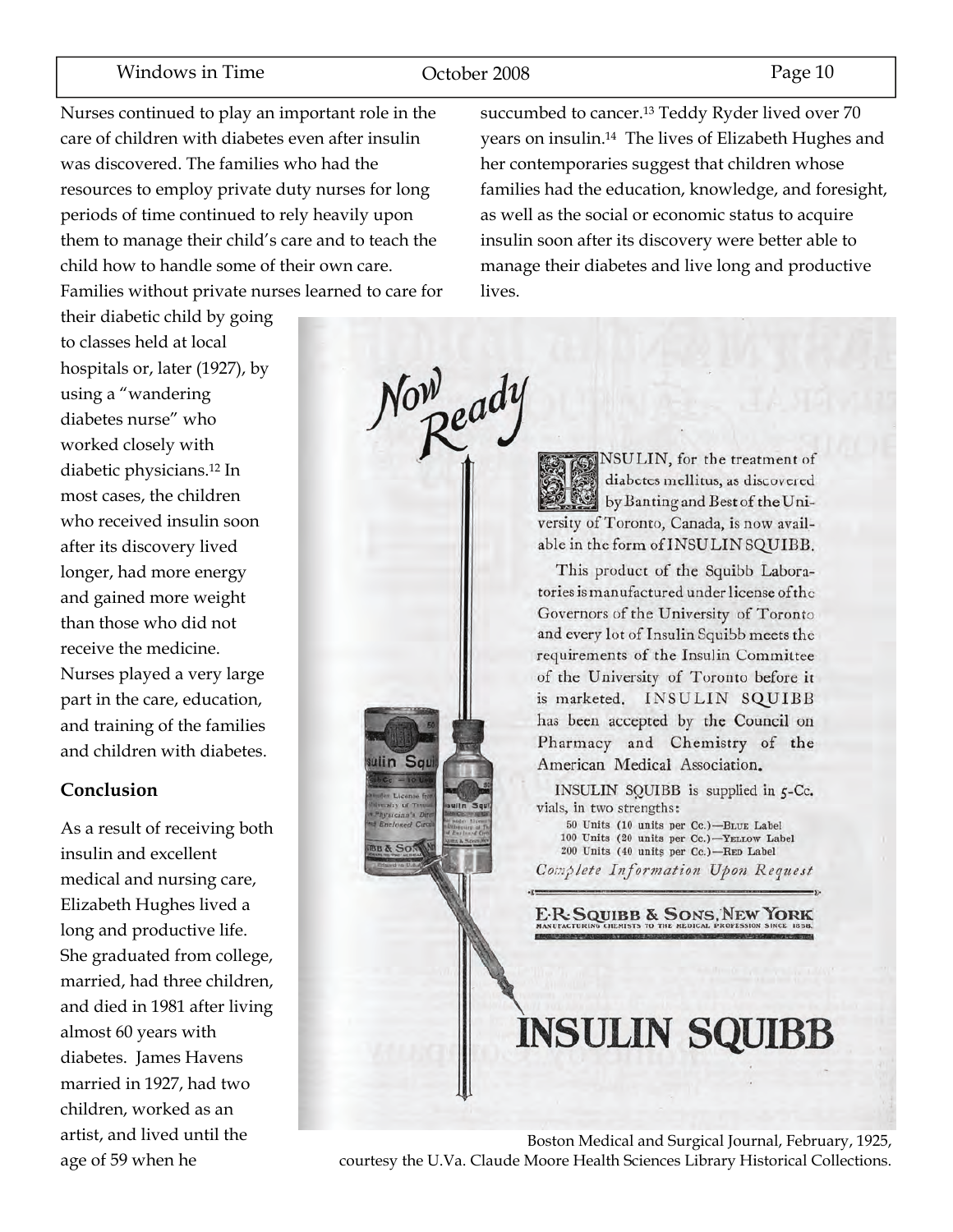#### **Notes**

- 1. Chris Feudtner, *Bittersweet: Diabetes, Insulin, and the Transformation of Illness* (Chapel Hill: The University of North Carolina Press, 2003).
- *2.* Elliott Joslin, MD, *A Diabetic Manual for the Mutual Use of Doctor and Patient,* 2nd ed. (Philadelphia: Lea & Febiger, 1919), 18.
- 3. Julius Friedenwald & Jon Ruhrah, *Dietetics for Nurses*, Fourth Ed. (Philadelphia: W.B. Saunders Company, 1918), 333.
- 4. Ibid., 328.
- 5. Chris Feudtner, *Bittersweet: Diabetes, Insulin, and the Transformation of Illness*.
- 6. Elizabeth Hughes Collection (Hereafter referred to as EHC), The Thomas Fisher Rare Book Library (Hereafter referred to as TTFRBL), University of Toronto (Hereafter referred to as UT), MS COLL 334, Box 1, Folder 33, Digital ID: L10099. Retrieved March 7, 2007.
- 7. Michael Bliss, *The Discovery of Insulin* (Chicago: The University of Chicago Press, 1982), 151.
- 8. EHC, TTFRBL,UT, MS COLL 334, Box 1, Folder 36, Digital ID: L10007 Retrieved March 7, 2007.
- *9.* Chris Feudtner, *Bittersweet, 201.*
- 10. Michael Bliss, *The Discovery of Insulin,* 135.
- 11. Chris Feudtner, *Bittersweet*, 52.
- 12. Lovilla E. Winterbottom, R.N., "A Wandering Diabetic Nurse" *AJN,* 31(8): 957.958.
- 13. Michael Bliss, *The Discovery of Insulin*, 243
- 14. Michael Bliss, *The Discovery of Insulin*, (Chicago: The University of Chicago Press, 25th Anniversary Edition, 2007), 244.

## **Nursing & Medical History Opportunities**

## **Medical History Grants**

#### **Jack D. Pressman-Burroughs Wellcome Fund Career Development Award**

This award and stipend of \$1,000 is given yearly for outstanding work in twentieth-century history of medicine or medicinal science, as demonstrated by the completion of the Ph.D. and a proposal to turn the dissertation into a published monograph. The application must be postmarked by December 31, 2008. Additional information: www.histmed.org

#### **Shryock Medal Essay Contest**

Graduate students in the United States and Canada are invited to enter this contest. The award is given for an outstanding unpublished essay by a single author on any topic on the history of medicine. Essays must be postmarked no later than January 15, 2009. Complete information: www.histmed.org

## **Medical History Conferences**

#### **The Southern Association for the History of Medicine and Science** Birmingham, Alabama, March 6-7, 2009 More information: www.sahms.net

**The American Association for the History of Medicine** 

Cleveland, Ohio, April 23-26, 2009 More information: www.histmed.org

## **Calls for Abstracts**

## **American Association for the History of Nursing**

Minneapolis, Minnesota September 24-29, 2009 Abstracts due January 15, 2009 More information: www.aahn.org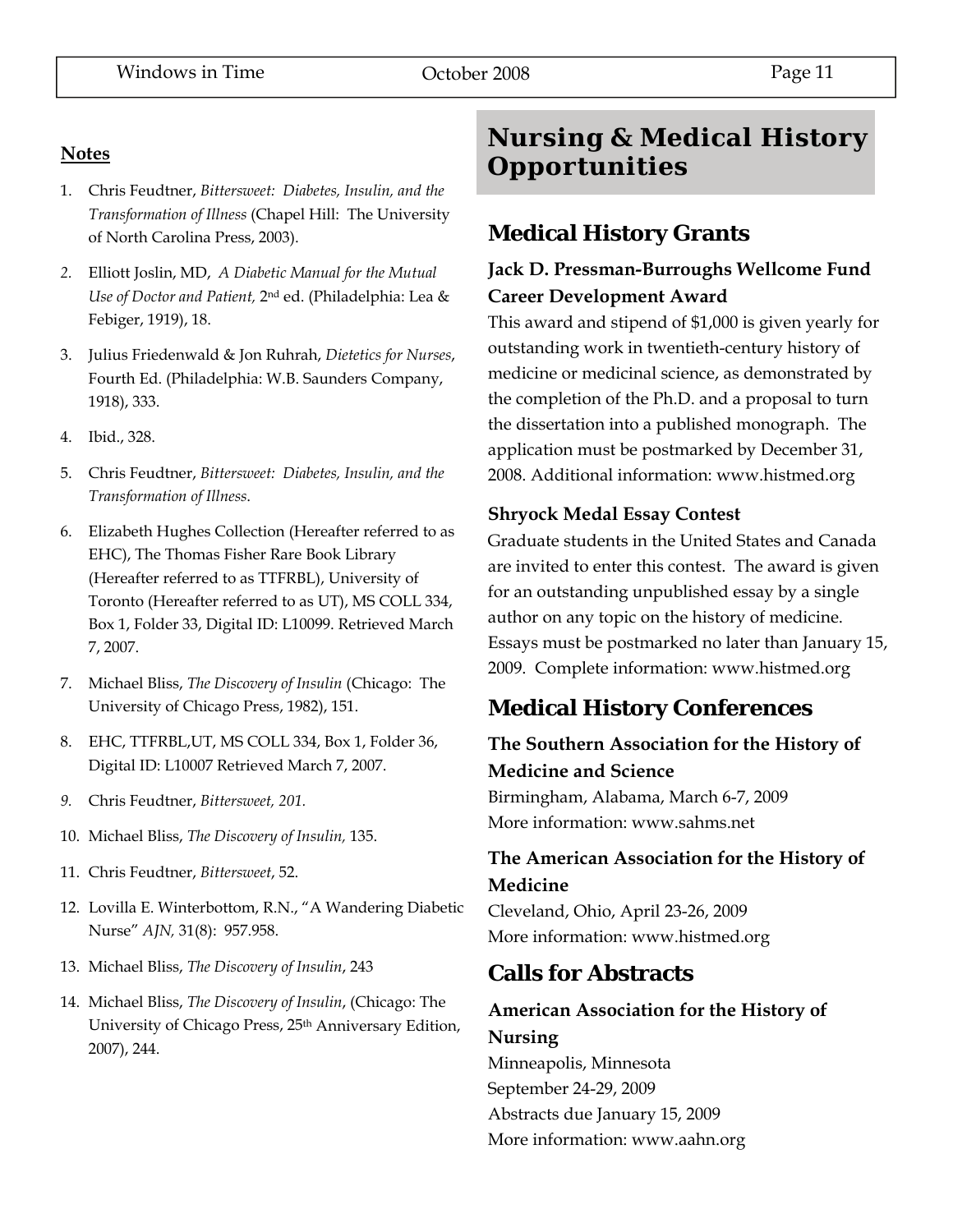## **Snippets from the Past**

In reviewing the medical care of children in the 1900's, I was struck by how little was known about the diseases that killed so many of them. The science of bacteriology was just beginning to reveal the bacterial etiology of many of these diseases including pneumonia, measles, scarlet fever, and diphtheria. Just as enlightening were the pharmacological agents used by physicians to treat sick children.

Children's drugs were modified versions of adult drugs but given in smaller doses to infants and increased as children grew older. Physicians attempted to avoid drugs that irritated a child's stomach and employed sweeteners to make bitter drugs more palatable. Below are some of the common medicines and therapies used at the turn of the twentieth century.

Antipyretics – phenacetine and antipyrine were given to reduce fevers, make the children more comfortable, and to induce sleep. The applica-



tion of cold using ice caps, sponging, or baths was considered more effective and desirable than drugs.

Stimulants – alcohol in the form of brandy, whisky, wine or Champagne was well tolerated and effective in treating a weak thready pulse, and general physical depression and prostration. Diluted with water for infants and given frequently in small amounts, the dosage was raised according

to the age of the child. Strychnine was often used as a heart stimulate.

Tonics - were frequently administered to invigorate the general condition of children, especially after an illness or during the winter months when sickness was more common. Cod liver oil was the first choice followed by iron and arsenic preparations. Alcohol, sherry or wine, in combination with bitter preparations, was given to relieve anemia and general malaise.

Opiates and Anodynes – to manage pain and restlessness included paregoric, morphine, codeine, chloral, belladonna and mercurial com-

pounds such as calomel.

L. Emmett Holt. **Diseases of Infancy and Childhood**, "Therapeutics", New York: D. Appleton Company. 1902, p 45-52.

Barbara Brodie RN, PhD, FAAN Madge M. Jones Professor of Nursing Emerita CNHI Associate Director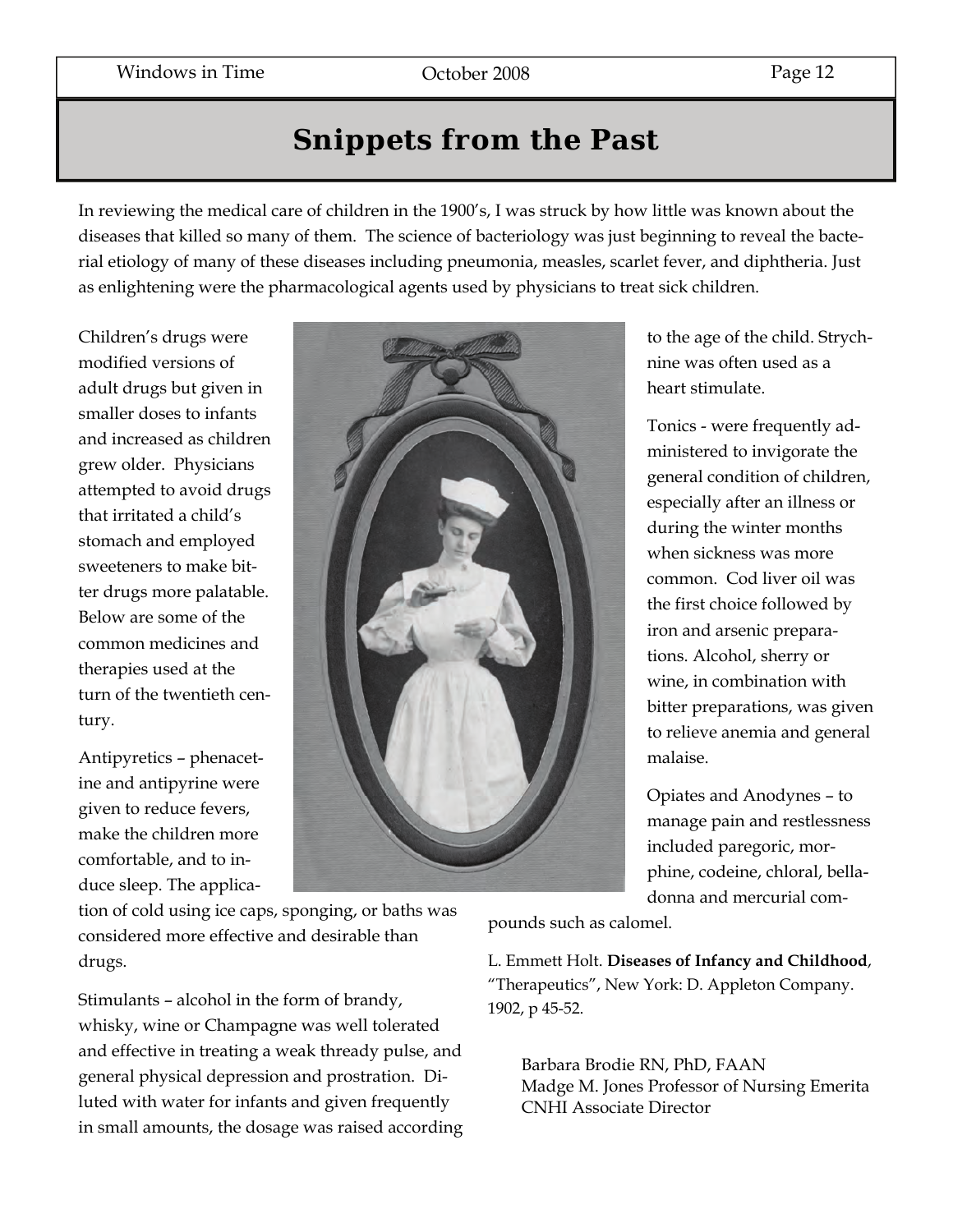## **Randolph International Nursing History Conference Registration Form**

| March 20-21, 2009 |  |  |
|-------------------|--|--|
|-------------------|--|--|

| Preferred Address: |        |
|--------------------|--------|
|                    |        |
|                    |        |
|                    |        |
|                    |        |
|                    | $\Box$ |

Do you require special assistance because of a disability or have any dietary restrictions? If so, please describe:

| <b>Registration Fees:</b>                   | Rotunda Dinner (included in registration fee) |                                 |  |
|---------------------------------------------|-----------------------------------------------|---------------------------------|--|
| Participant \$225                           | <b>Menu Choice:</b>                           |                                 |  |
| Student \$100 with verification of status   | Participant:                                  | chicken ______ vegetarian _____ |  |
| <b>Additional Rotunda Dinner Guest \$70</b> | Guest:                                        | chicken______ vegetarian_____   |  |
| <b>Total Registration Fees</b>              |                                               |                                 |  |

Payment is required with registration and must be received by March 6, 2009. You will receive email confirmation upon receipt of your payment. Please make check or money order payable in U.S. dollars to "the Center for Nursing Historical Inquiry." Please note "Conference" on your check. Credit card payments are not possible.

#### **Send Registrations to:**

The U.Va. School of Nursing Center for Nursing Historical Inquiry P.O. Box 800782 Charlottesville, VA, 22908-0782.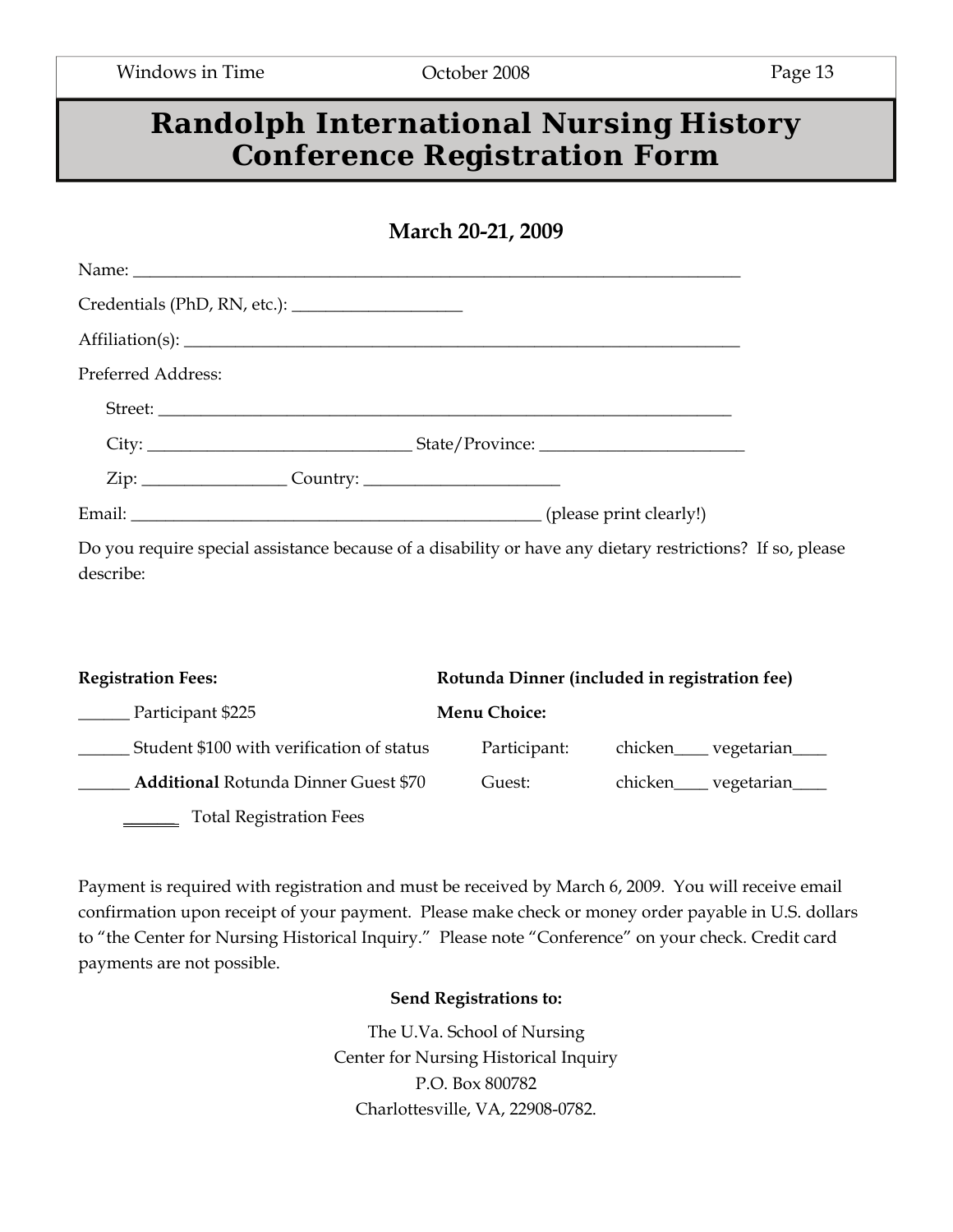## **Center Contributors September 2007-September 2008**

### **Randolph Society**

Anonymous Lorraine and William Albrecht American Association of Neuroscience Nurses Ellen Baer Barb Bancroft Janis Peacock Bellack Marjorie Glaser Binder Barbara Brodie Patricia A. Cloonan Janet Colaizzi George E. & Linda R. Davies Pauline and Albert Dessertine Barbara H. Dunn Janet L. Fickeissen Annette Gibbs Robert S. & Mary Eckenrode Gibson Julie and Kal Howard Arlene W. Keeling Richard P. Keeling John C. Kirchgessner B. Jeanette & Wade Lancaster++‡ Susan Gregory Landin Joan E. Lynaugh National Association of Pediatric Nurse Practitioners Sarah N. Nicholson Pediatric Nursing Certification Board Rita and John Pickler Denise Geolot Sherer UVA School of Nursing Alumni Council Jeanette Waits

#### **Pember Society**

Jane Balint Lorna Mill Barrell Rebecca Bowers Irving H. & Jacqueline S. Brownfield Beta Kappa Chapter, Sigma Theta Tau Henry & Maxine Craddock Burton Carol S. Helmstadter Marilyn E. Flood Virginia G. Leake Carolyn F. & Michael L. MacCormac James L. Maddex, Jr. Barbara J. Parker Lisa A. Plowfield Gay A. Redcay James M. & Sylvia D. Rinker Karen Moomaw Rose Shelby F. Shires Betty D. Vansant Mary Louise Wicker

#### **Beazley Society**

Association of State and Territorial Josephine S. Runnion Directors of Nursing Alice M. Auciello Cynthia L. Balin Marie P. Basti Billye Brown Janet L. Bryant Lucy D. Buckholz<sup>∞</sup> Dale & Joy Buck Lawrence R. Burwell Jim & Sarah C. Cargile Jeanette G. Chamberlain Janis C. Childs Montford & Thelma Cook

Leonard F. & Betty Elliott Coyner Joseph S. Cragwall, Jr. Cheryl J. & James P. Dumont Julie & Ron Fairman Elaine R. Graf Doris S. & Charles W. Greiner<sup>++□</sup> Susan Ford Hammaker Susan C. Harrison Nancy Hoffart Marion B. Hunter Lucie S. Kelly David & Joanne Koepnick Mary D. Lagerwey Gayle M. Lorenzi Burden S. Lundgren Ruth G. Manchester Diane J. Mancino Therese Meehan Elfrida H. Nord Kathy H. O'Kelley Robert V. Piemonte Frances M. & H. Harwood Purcell Richard A. Ridge Judith M. Stanley James W. Stuart Veltman Investment Services Paul N. Veltman Wendy Wolf

#### **Center Supporter**

Kathryn E. Brown Doris Cox Browne Mary A. Burnam Tamera D. Cauthorne-Burnette Ruth A. Chitwood Cindi Colyer & Jeff Allen\*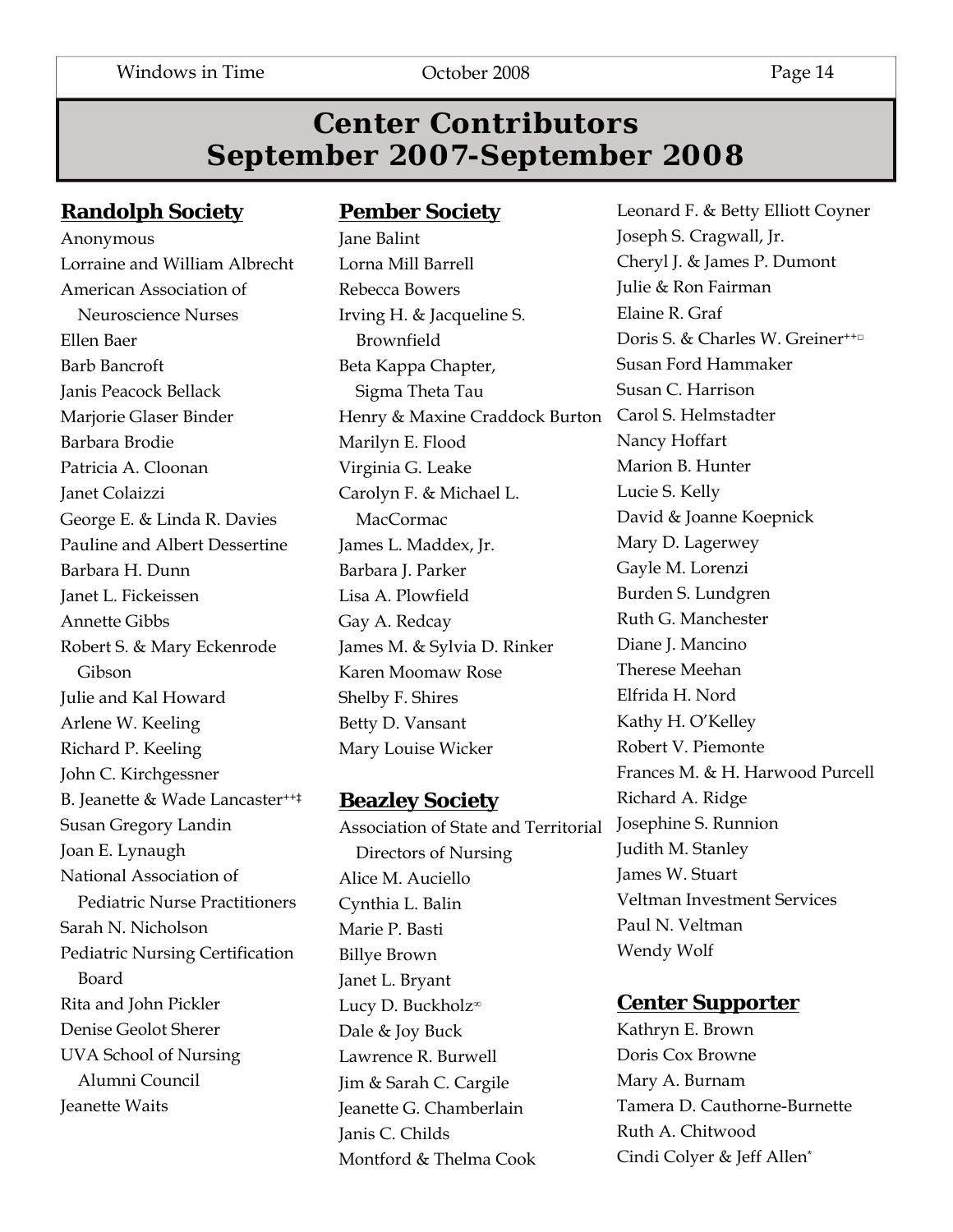Windows in Time **C**orober 2008 Page 15

## **Center Contributors September 2007-August 2008**

Margaret Easter Jonathon Erlen Lucie L. Ferguson Mildred J. Fitzgerald Shirley H. Fondiller Gale C. Garner Beth & Chris Ginter Deborah Gleason-Morgan Carol J. Gleit Barbara Ann Graham Wanda C. Heistandt Lynn Houweling M. Virginia King Laura J. Markman Adrian S. Melissinos Joan H. Miller JoAnne H. Peach Helen Yura Petro Nancy L. Procovic Roberta H. Romeo Deborah A. Sampson Cindi Sanborn Margarete Sandelowski Karen Saunders Todd L. Savitt Audrey C. Silveri Thomas Smith David V. Strider, Jr. Sharon Williams Utz Barbra M. Wall Alice Lorraine Wallenborn

#### **Friends of the Center**

Leonard R. & Rosa Lee Bogaev Teresa P. Cooper Virginia C. Dericks Susan Dudas Grace P. Erickson Josephine C. Garrett

Dorothy E. Gregg Gladys W. Harris Kathryn W. Kelsey Jeanne J. Kiefner Mary Elizabeth Knight‡ Kappy Laning James I. & Mary F. Masloff Ann T. McKennis John L. Parascandola Laura M. Randar Natalie N. Riegler Nancy Gray Rockers Constance G. Sanders Mary T. Sarnecky, Col. (Ret.) Carla Schissel Vicki Lynn & William P. Schwab\* Levato J. Thomas\*\* Mary Ann Turjanica Tami H. Wyatt

<sup>∞</sup>In memory of Roy Beazley. \*In honor of Dr. Barbara Brodie. \*\*In memory of Mrs. Pauline H. King. ‡Includes gifts in memory of Samuel H. Street. ++Includes gifts in memory of

> William W. Woodard, II. □In memory of

Mrs. Glada Faye Miller.

## **Thank You for Your Support!**